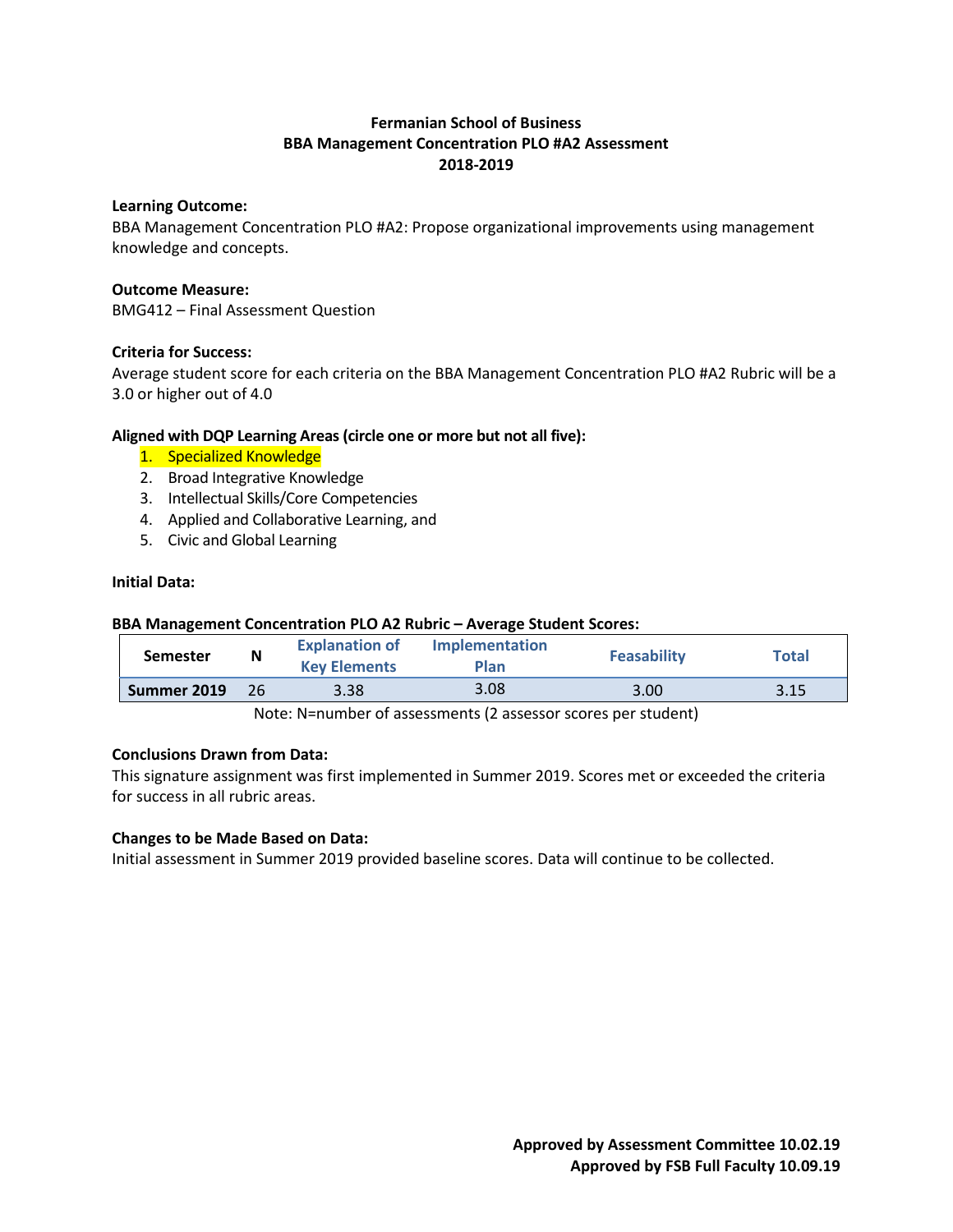

# MANAGEMENT CONCENTRATION PLO A2 RUBRIC

Point Loma Nazarene University BBA Management Concentration Learning Outcome A2: Propose organizational improvements using management knowledge and concepts.

| <b>Criteria</b>                              | <b>Very Good</b>                                                                                                                         | Good                                                                                                                             | Acceptable                                                                                                                                      | Poor                                                                                                                                      |
|----------------------------------------------|------------------------------------------------------------------------------------------------------------------------------------------|----------------------------------------------------------------------------------------------------------------------------------|-------------------------------------------------------------------------------------------------------------------------------------------------|-------------------------------------------------------------------------------------------------------------------------------------------|
| <b>Explanation of</b><br><b>Key Elements</b> | Four key leadership elements are clearly<br>identified and their relationship to the case is<br>thoroughly explained and well-justified. | Four key leadership elements are identified<br>and their relationship to the case is usually<br>explained and usually justified. | Three to four key leadership elements are<br>identified and their relationship to the case<br>is sometimes explained and somewhat<br>justified. | Up to four key leadership elements are<br>identified and their relationship to the<br>case is not clearly explained and nor<br>justified. |
| Implementation<br>Plan                       | The entire implementation plan is solid and<br>directly builds upon and references to past<br>case.                                      | The majority of the implementation plan is<br>solid and often builds upon and references<br>the past case.                       | A few parts of the implementation plan are<br>solid and sometimes build upon and<br>reference the past case.                                    | A solid implementation plan is not<br>provided as it does not build upon nor<br>reference the past case.                                  |
| Feasibility                                  | The plan is feasible and includes excellent<br>examples of how it could unfold and improve<br>the current situation.                     | The plan is often feasible and includes great<br>examples of how it could unfold and<br>improve the current situation.           | The plan is somewhat feasible and includes<br>fairly good examples of how it could unfold<br>and improve the current situation.                 | The plan is not clearly feasible and<br>lacks strong examples of how it could<br>unfold and improve the current<br>situation.             |

Average Score: \_\_\_\_\_\_\_\_\_\_\_\_\_\_\_\_\_\_\_\_\_\_\_\_\_\_ (Total/# of criteria)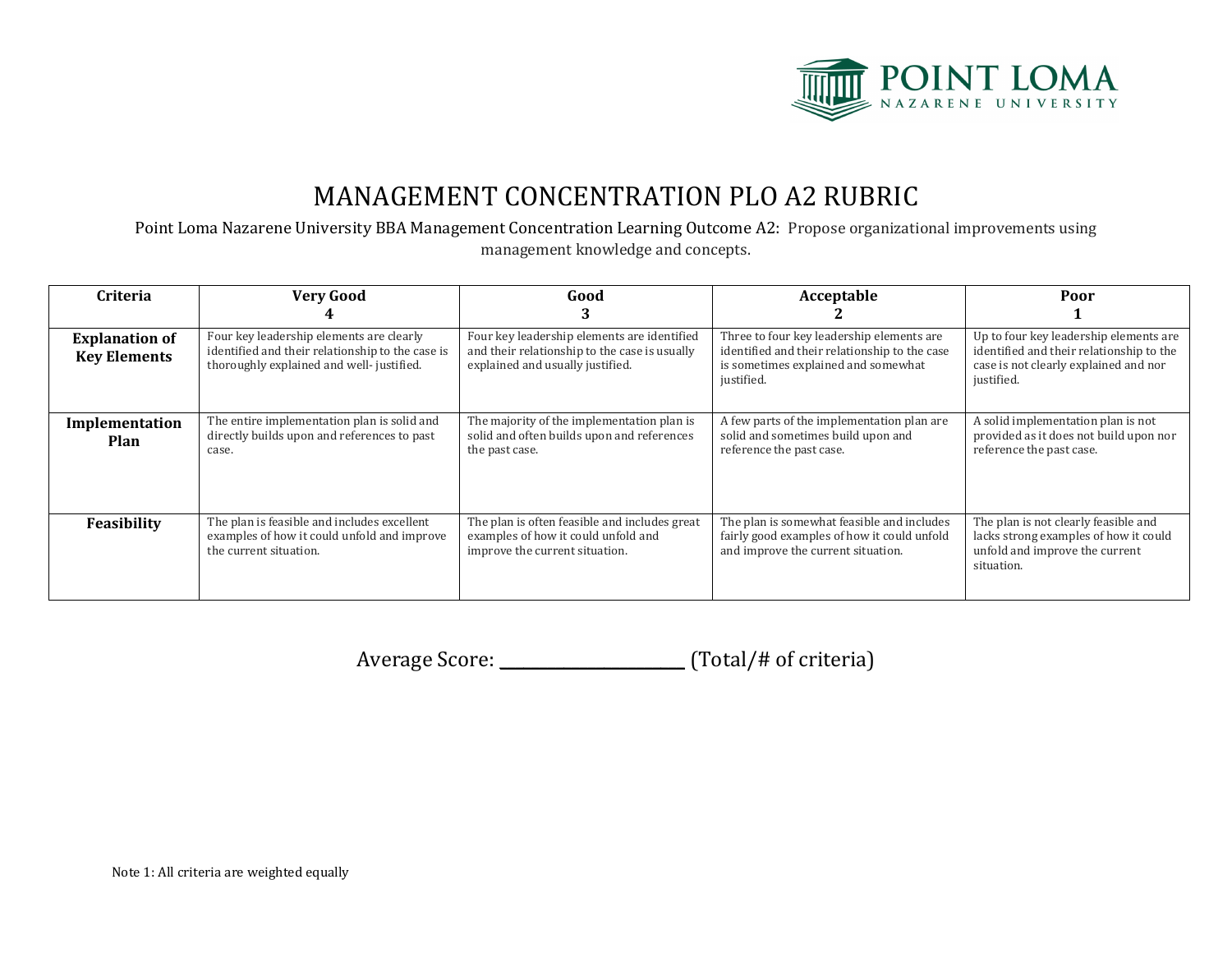# **Fermanian School of Business BBA Marketing Concentration PLO #B1 Assessment 2018-2019**

# **Learning Outcome:**

BBA Marketing Concentration PLO #B1: Exhibit an in-depth knowledge of marketing theory and concepts.

#### **Outcome Measure:**

Marketing Major-Specific Exit Exam Results – implemented Spring 2019

# **Criteria for Success:**

Score at or above 60 on the Marketing Major-Specific Exit Exam.

# **Aligned with DQP Learning Areas (circle one or more but not all five):**

- 1. Specialized Knowledge
- 2. Broad Integrative Knowledge
- 3. Intellectual Skills/Core Competencies
- 4. Applied and Collaborative Learning, and
- 5. Civic and Global Learning

#### **Initial Data:**

# **Marketing Major-Specific Exit Exam - Average Student Score:**

| <b>Semester</b> | M <sup>1</sup> | <b>Score</b> |
|-----------------|----------------|--------------|
| Spring 2019     | 17             | 55.5         |

#### **Conclusions Drawn from Data:**

The Marketing Major-specific exit exam was implemented in Spring 2019, with an average student score of 55.5.

# **Changes to be Made Based on Data:**

The Spring 2019 assessment score will be used as a baseline. Data will continue to be collected. The assessment committee will analyze the more detailed subtopic data from the Marketing Major-specific exit exam in Spring 2020.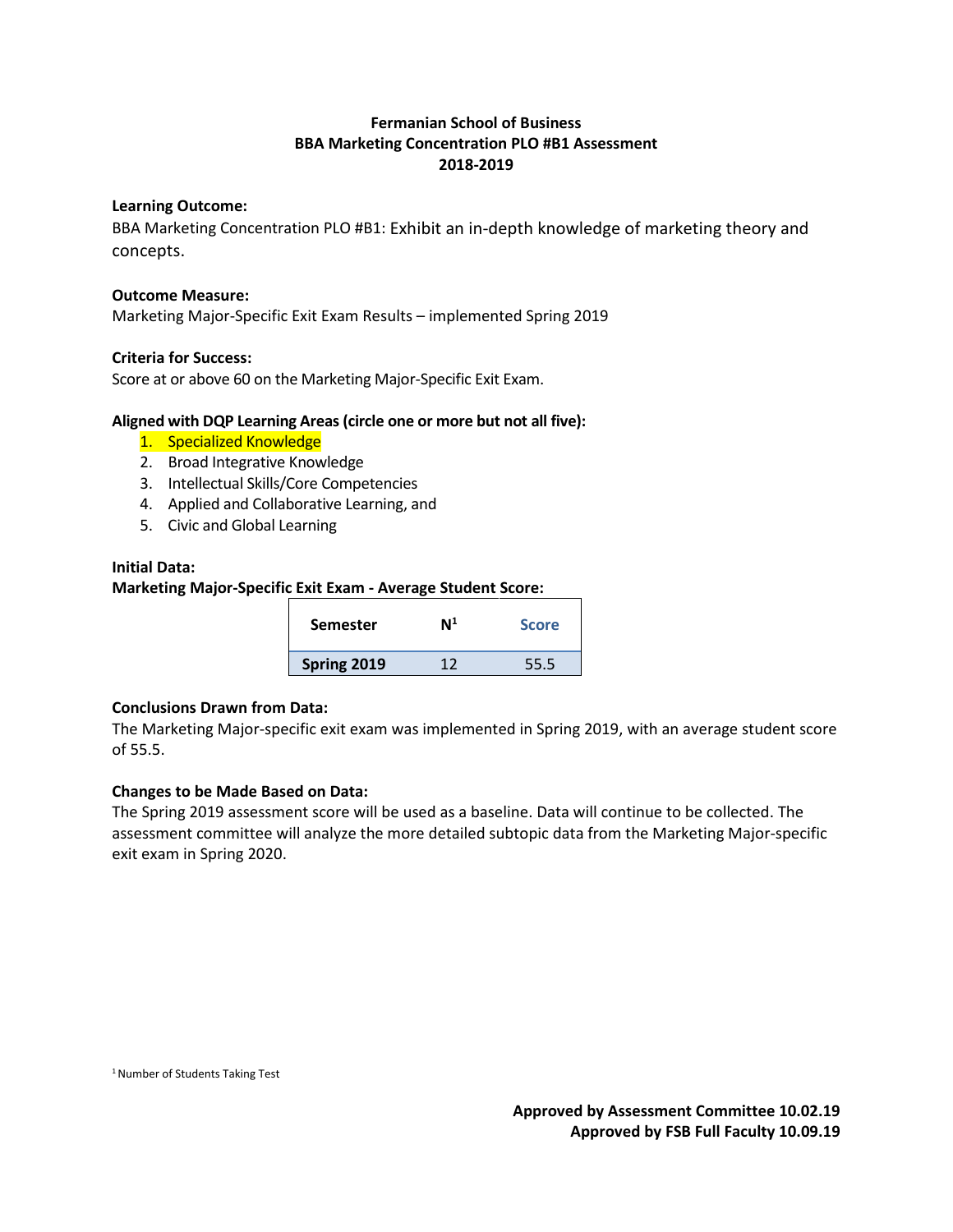# **Fermanian School of Business BBA Marketing Concentration PLO #B2 Assessment 2018-2019**

# **Learning Outcome:**

BBA Marketing Concentration PLO #B2: Evaluate an integrated marketing communication (IMC) plan using marketing knowledge and concepts.

# **Outcome Measure:**

BMK336 – IMC Plan Evaluation

# **Criteria for Success:**

Average student score for each criteria on the BBA Marketing Concentration PLO #B2 Rubric will be a 3.0 or higher out of 4.0

# **Aligned with DQP Learning Areas (circle one or more but not all five):**

- 1. Specialized Knowledge
- 2. Broad Integrative Knowledge
- 3. Intellectual Skills/Core Competencies
- 4. Applied and Collaborative Learning, and
- 5. Civic and Global Learning

# **Initial Data:**

#### **BBA Marketing Concentration PLO B2 Rubric – Average Student Scores:**

| <b>Semester</b> | N  | <b>Marketing</b><br><b>Strategy</b> | <b>Marketing</b><br><b>Tactics</b> | <b>Recommendations</b> | Total |
|-----------------|----|-------------------------------------|------------------------------------|------------------------|-------|
| Spring 2019     | 26 | 2.88                                | 2.42                               | 2.69                   | 2.66  |

Note: N=number of assessments (2 assessor scores per student)

# **Conclusions Drawn from Data:**

This signature assignment was first implemented in Spring 2019. Scores fell below the criteria for success in each area.

# **Changes to be Made Based on Data:**

Through the assessment process, it was noted that the assignment, learning outcome and rubric did not align. Adjustments will be made to this assignment to ensure assessment of the learning outcome. Data will continue to be collected and monitored.